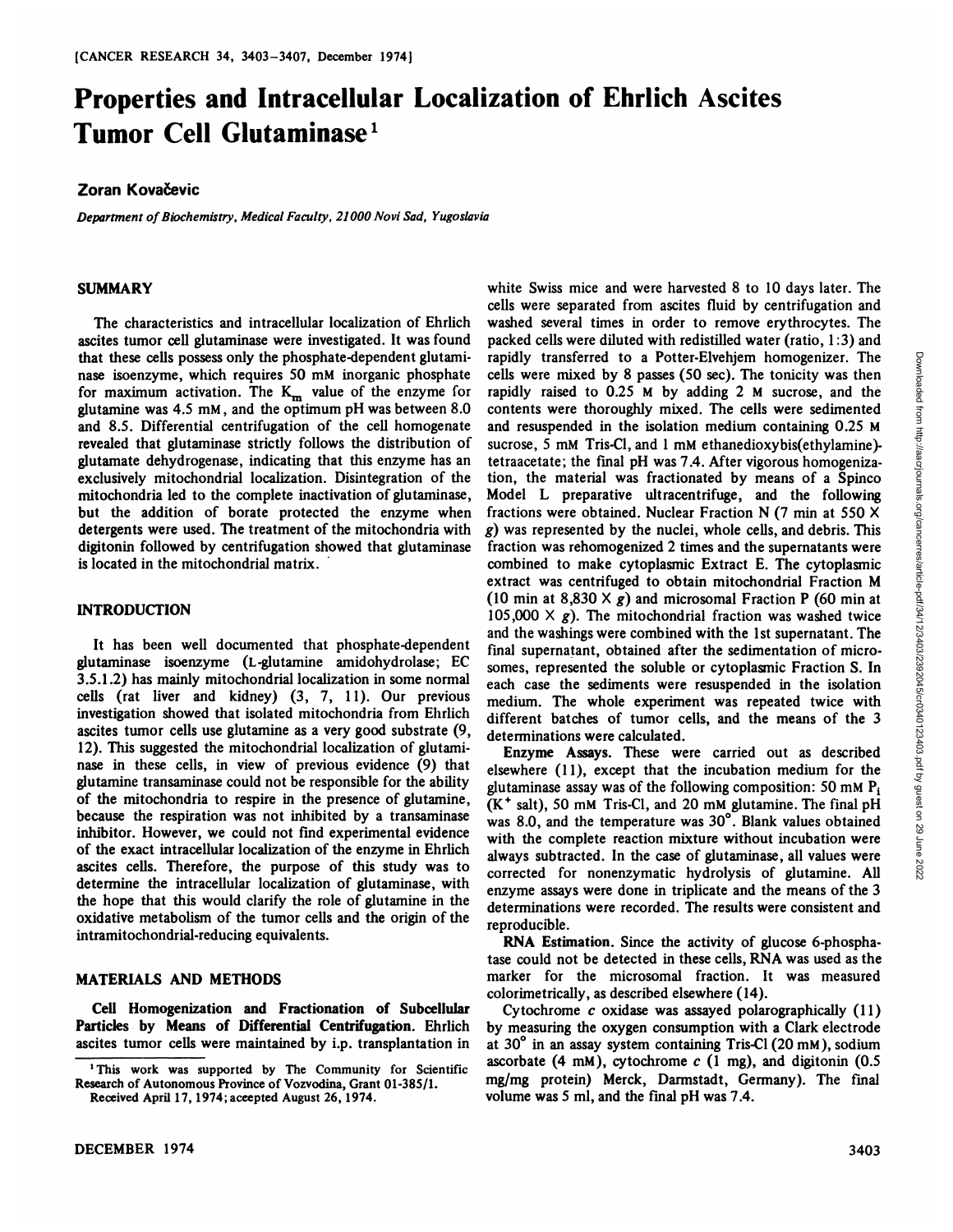Protein was determined by a modified biuret method (2), and deoxycholate was added to solubiize the particles.

### RESULTS

Kinetic Studies on Glutaminase. Although it is known that normal tissues (e.g., liver, kidney, brain) possess 2 types of glutaminase isoenzymes (6), one activated by phosphate (phosphate-dependent glutaminase) and the other not requiring this anion for activation (phosphate-independent glutaminase), we could detect no significant activity of the latter isoenzyme, even in the presence of maleate. Therefore, the so-called phosphate-dependent glutaminase was the iso enzyme chosen for this study.

The kinetic constants of glutaminase, the  $K_m$  and  $V_{max}$  for glutamine, were estimated by the graphical method of Lineweaver and Burk. The  $K_m$  of glutaminase for glutamine was determined to be about 4.5 mM and the  $V_{\text{max}}$  was 0.176  $\mu$ mole glutamine per min per mg protein. The incubation medium was the same as described in "Materials and Methods" except that the glutamine concentration was varied (from 5 to 40mM).

Chart 1 shows that Ehrlich ascites cell glutaminase is strongly activated by inorganic phosphate, the  $K_a$  for phosphate being 15.6 mM. For maximum activity, 50 mM phosphate was required.

By plotting the pH values of the incubation medium versus corresponding activities of glutaminase, a pH optimum of between 8.0 and 8.5 was obtained (Chart 2).

All the enzyme assays were done with isolated mitochondria that were kept at  $-15^{\circ}$  overnight. It should be noted that repeated freezing and thawing does not release (and does not



Chart 1. Influence of  $P_i$  concentration on glutaminase activity of Ehrlich ascites cells. The incubation medium was the same as described in "Materials and Methods" except that the  $P_i$  concentration was varied.

inactivate) the enzyme from the mitochondria.

Effect of Sonic Treatment and Detergents on the Activity of Glutaminase. When the mitochondria were subjected to ultrasonic disintegration (5  $\times$  15 sec, 3  $\mu$ m; MSE sonicator), complete inactivation of glutaminase was obtained despite the fact the temperature was kept steady near 0° and that the mitochondrial suspension was very thick. The same results were obtained by adding 0.1% Triton X-100 (Table 1). Borate protected the enzyme in the case of the detergent but also inhibited the hydrolytic reaction in intact mitochondria about 25%. It is possible that the lower activity observed in the detergent-treated mitochondria compared to intact mito chondria resulted from the stronger inhibition by borate and not from solubilization of the enzyme. No way was found to protect glutaminase during sonic treatment. The addition of gIutamine without borate before the detergent treatment protected the enzyme about 50%.

of glutaminase, the reference enzymes, and RNA found after differential centrifugation is shown graphically in Chart 3 in



Chart 2. The pH dependence of glutaminase activity. The corres poqding pH values of the incubation medium (described in "Materials and Methods") were adjusted by Tris or HCl.

## Table 1

#### *Effect ofsonic treatment and of Triton X-100 on the activity ofglutaminase in the presence and absence of borate*

The mitochondria were washed with Tris-Cl (130 mM, pH 7.4) and then suspended in the medium containing 20 mM  $P_i$  and 20 mM borate, pH 8.0. Before sonic treatment or treatment with Triton X-100, the mitochondria were preincubated in this medium for 30 min at  $37^\circ$ . The enzyme assay was carried out in the incubation medium described in "Material and Methods" except that, in this case, 20 mM borate was present.

| Treatment of<br>mitochondria            | % activity of glutaminase |             |  |  |  |  |
|-----------------------------------------|---------------------------|-------------|--|--|--|--|
|                                         | Without borate            | With borate |  |  |  |  |
| Control                                 | 100                       | 100         |  |  |  |  |
| Sonic disintegration                    |                           |             |  |  |  |  |
| Triton X-100                            |                           | 78          |  |  |  |  |
| Triton X-100 (added after<br>glutamine) | 44                        |             |  |  |  |  |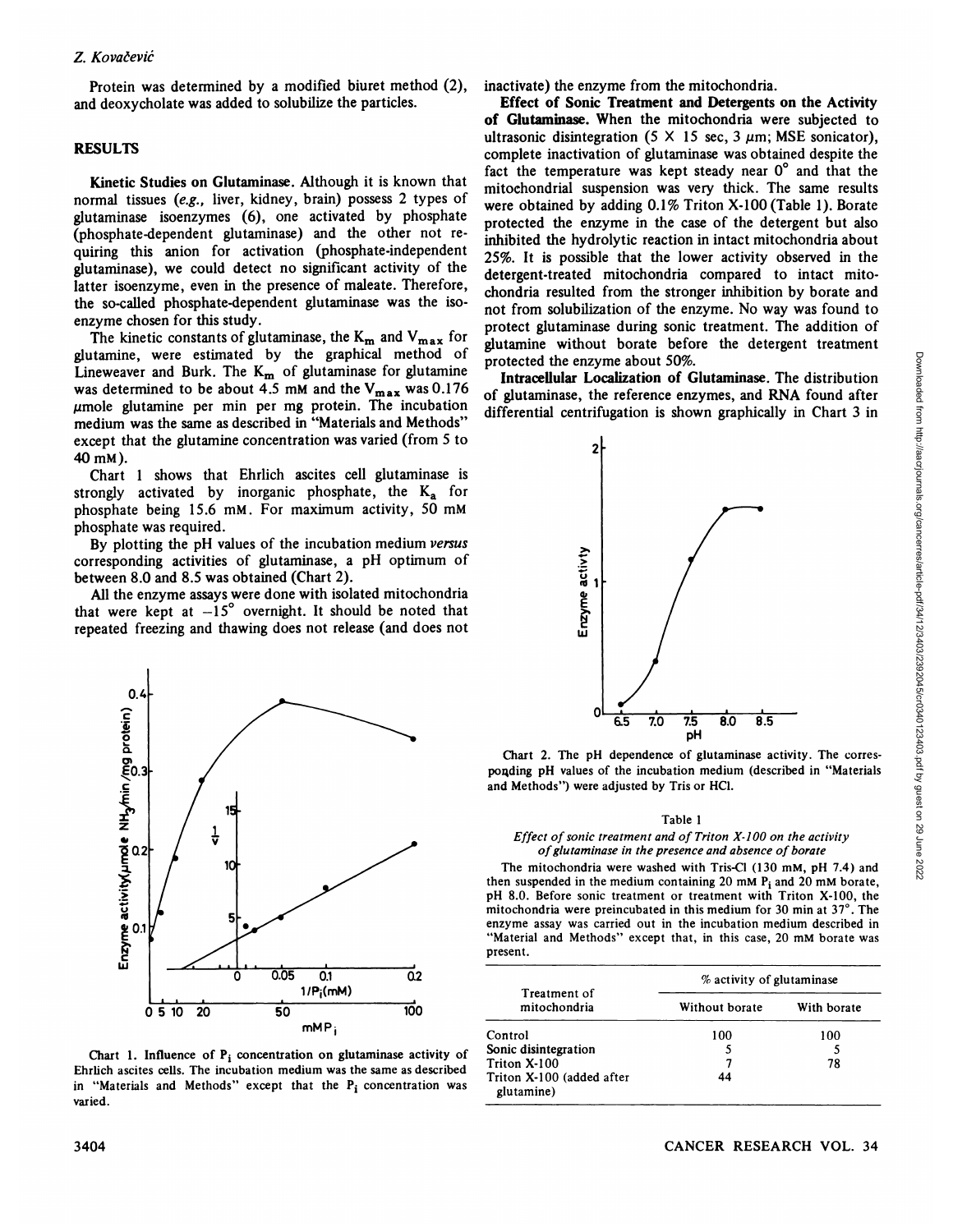![](_page_2_Figure_0.jpeg)

Chart 3. Distribution patterns of enzymes and RNA in Ehrlich ascites tumor cells:  $a$ , glutamate dehydrogenase;  $b$ , acid phosphatase;  $c$ , RNA;  $d$ , NADH-cytochrome  $c$  reductase (rotenone insensitive);  $e$ , glutaminase. Abscissa, relative protein concentration of fractionsnuclear  $(N)$ , mitochondrial  $(M)$ , microsomal  $(P)$ , and soluble  $(S)$ . *Ordinate, relative specific activity* of *fractions.* Recovery: protein, 100.0%; glutamate dehydrogenase, 102.0%; acid phosphatase, 91.9%, **RNA** (88.7%), NADH-cytochrome c reductase (93.2%); glutaminase 95.8%. The sum of the values obtained separately on the nuclei and cytoplasmic extract was taken as representative of the whole cells (N +  $E = 100\%$ ).

the manner proposed by De Duve et al. (1).

In all cases the nuclear fraction contained about 30% of the activity of marker enzymes studied, the same was found for glutaminase. This could be explained by contamination of the nuclear fraction and the presence of unbroken cells. Glutamate dehydrogenase, acid phosphatase, RNA, and rotenone-insensi tive NADH-cytochrome c reductase were the markers for mitochondria, lysosomes, microsomes, and the outer mito chondrial membrane and microsomes, respectively. It can be seen from Chart 3 that the distribution pattern of glutaminase is almost identical to that of glutamate dehydrogenase.

Separation of the Mitochondrial Membranes from the Matrix by Centrifugation after Treatment with Digitonin. In order to determine submitochondrial localization of glutami nase, the mitochondria were treated with digitonin according to the method of Schnaitman et  $al.$  (15). The mitochondria were first washed with Tris-Cl (130 mM, pH 7.4) and then mixed with digitonin (0.5 mg digitonin per mg protein). The digitonin solution was prepared by sonic dispersion in a 10 mg/mi concentration of phosphate (20 mM)-borate (20 mM)

buffer, pH 8. The mitochondria mixed with digitonin were kept on ice for 20 min, then were diluted with the same phosphate-borate buffer and centrifuged 60 min at  $105,000 \times$ *g. The supematant was decanted and the pellet was* resuspended in the same volume of buffer. This material and the suspension of the mitochondria in the same buffer without digitonin (control) were used to estimate the activity of glutaminase, glutamate dehydrogenase, and cytochrome c oxidase. Glutaminase was assayed in the presence of 20 mM borate. Table 2 shows that glutaminase closely follows the distribution of glutamate dehydrogenase, which was used as <sup>10</sup> the marker for the mitochondrial matrix.

> Inhibition of Glutaminase by Glutamate in Intact and Triton-treated Mitochondria. As a product of the enzymatic reaction, glutamate does not inhibit glutaminase in the intact mitochondria, up to a concentration of 10 mM. In higher same chart shows that glutamate inhibits glutaminase much more strongly in the preparation of Triton-treated mito **2 chondria.**

![](_page_2_Figure_8.jpeg)

Chart 4. Inhibition of glutaminase activity by glutamate in intact  $(\bullet)$ , and Triton-treated  $(0)$  mitochondria. In both cases, the same incubation medium was used as described in Table 1. Before the addition of glutamine, the mitochondria were preincubated for 15 min. Glutamate was added together with glutamine. In this experiment, freshly prepared, coupled mitochondria were used.

#### Table 2 *Distribution ofprotein and enzyme activities in the mitochondrial membrane and the matrix fraction*

The mitochondria were treated with digitonin, and the fractions were separated by centrifugation.

|                    | $%$ values |                       |                                 |                  |
|--------------------|------------|-----------------------|---------------------------------|------------------|
| Fractions          | Protein    | Cytochrome<br>oxidase | Glutamate<br>dehydro-<br>genase | Gluta-<br>minase |
| Total <sup>a</sup> | 100        | 100                   | 100                             | 100              |
| Pellet             | 53         | 82                    | 18                              | 20               |
| Soluble            | 51         | 18                    | 64                              | 65               |
| Recovery           | 104        | 100                   | 82                              | 85               |

**a Mitochondria were suspended in phosphate-borate buffer without** digitonin.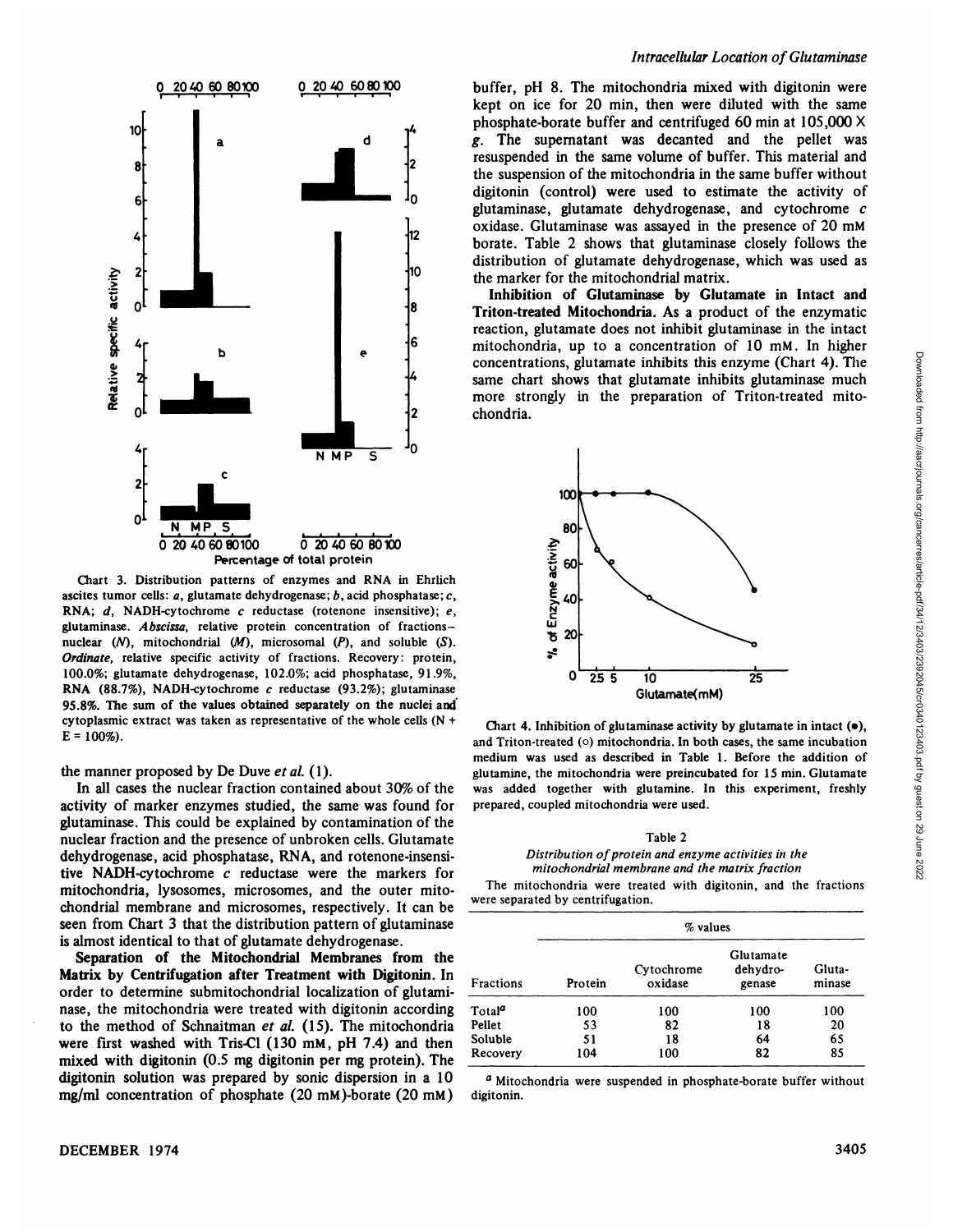# DISCUSSION

Two glutaminase isoenzymes were found in the cells of the rat kidney, liver, and brain (6). However, no phosphate-in dependent glutaminase activity was detected in the ascites cells studied. The phosphate-activated glutaminase was the only isoenzyme found in these cells. Kinetic analyses have shown that for optimum activity, this enzyme needs a high concentration of phosphate and an incubation medium with a very high pH. In this respect, it is similar to the kidney type of phosphate-dependent glutaminase (4). The enzyme needs about 4.5 mM glutamine for the half-maximum activity. In connection with this, it is interesting that isolated mitochondria from these cells require a much lower concentration of glutamine (about 0.2 mM) to achieve the maximum rate of respiration in the presence of this substrate. Apparently, the activity of glutaminase is not the rate-limiting step in this case.

It should be noted that glutaminase from Ehrlich ascites cells, like phosphate-activated glutaminase from other sources (rat liver and kidney), is highly sensitive to disintegration of mitochondria. The addition of borate protects the enzyme from inactivation by detergents. However, in the case of ultrasonic disintegration of mitochondria, the protective effect of borate is absent. Repeated freezing and thawing of the mitochondria does not inactivate glutaminase, but there is no significant release of the enzyme from the organelles. The same was found for glutamate dehydrogenase.

Differential centrifugation of the cell homogenate showed that glutaminase strictly follows glutamate dehydrogenase as the marker enzyme for mitochondria. This finding strongly suggests that glutaminase is exclusively a mitochondrial enzyme. Disintegration of the mitochondria by treatment with digitonin, and separation of the mitochondrial membranes from the mitochondrial matrix by centrifugation, revealed that glutaminase follows glutamate dehydrogenase again but not cytochrome oxidase. Since the distribution of a marker enzyme for the intermembrane space was not followed, the above finding is insufficient to confirm the matrix location of the enzyme studied. However, it was found that glutamate inhibits glutaminase much more strongly in the preparation of the Triton-treated mitochondria than in the preparation of intact organelles. In addition, other data suggest that during the activity of glutaminase, glutamate is produced inside the mitochondria (12). All these fmdings indicate that the enzyme is probably located in the mitochondrial matrix.

**It has been shown that glutaminase plays a significant role** in the metabolism of tumors because it is quantitatively proportional to growth rate and morphology of neoplasms (5, 8). The strictly mitochondrial localization of glutaminase, which is one of the major enzymes in glutamine metabolism, indicates once again that this metabolite is very important for the oxidative and energy metabolism of ascites tumor cells (12). The location of glutaminase in the mitochondrial matrix and rapid intramitochondrial generation of glutamate suggest that the enzyme plays an important role in the production of reducing equivalents inside the mitochondria. This should lead to an increase of the reduced state of intramitochondrial pyridine nucleotides, which is, according to Krebs and Veech (13), generally very important for the oxidative and energy

metabolism of mitochondria. In connection with this it should be noted that the oxidation of glutamate (originating from glutamine) goes mainly through the glutamate dehydrogenase pathway instead of the aspartate transaminase pathway if pyruvate of glucose is present (9). Therefore, in this case, glutamate reduces  $NAD(P)^+$  directly through glutamate dehydrogenase reaction. This might be of vital significance for malignant cells in general, since there is no evidence at present concerning the existence of substrate cycles or of any other mechanism that could be responsible for the transfer of reducing equivalents from cytosol to mitochondria in these cells(10, 17).

## ACKNOWLEDGMENTS

The author wishes to thank Tibor Tot for his expert technical assistance.

## REFERENCES

- The author wishes to thank Tibor Tot for his expert technical<br>
sistance.<br>
1. De Duve, C., Pressman, B. C., Gianetto, R., Wattiaux, R., and<br>
Appennans, F. Tissue Fractionation Studies. 6. Intracellular<br>
Distribution Partems Appehnans, F. Tissue Fractionation Studies. 6. Intracellular Distribution Patterns of Enzymes in Rat-Liver Tissue. Biochem. J., *60: 604—617,1955.*
- 2. Gornall, A. G., Bardawill, C. J., and David, M. M. Determination of Serum Protein by Means of the Biuret Reaction. J. Biol. Chem., 177:751—766, 1949.
- 3. Guha, S. R. Intracellular Localization of Glutaminase I in Rat Liver. Enzymoligia, 23: 94—100,1961.
- **4. Horowitz, M. L., and Knox, W. E. A Phosphate Activated** Glutaminase in Rat Liver Different from That in Kidney and Other Tissues. Enzymol. Biol. Clin., 9: 241-255, 1968.
- 5. Horowitz, M. L., Knox, W. E., and Morris, H. P. Glutaminase Activities and Growth Rates of Rat Hepatomas. Cancer Res., 29: 1195—1199, 1969.
- 6. Katunuma, N., Huzino, A., and Tomino, I. Organ Specific Control of Glutamine Metabolism.Advan. Enzyme Regulation, 5: 55—69, 1967.
- 7. Klingman, J. D., and Handler, P. Partial Purification and Properties of Renal Glutaminase. J. Biol. Chem., 232: 369-380, 1958.
- 8. Knox, W. E., Horowitz, M. L., and Friedell, G. H. The Proportionality of Glutaminase Content to Growth Rate and Morphology of Rat Neoplasms. Cancer Res., 29: 669—680,1969.
- 9. Kovačević, Z. The Pathway of Glutamine and Glutamate Oxidation in Isolated Mitochondria from Mammalian Cells. Biochem. J., 125: 757—763,1971.
- 10. Kovačević, Z. Possibility for the Transfer of Reducing Equivalents from the Cytosol to the Mitochondrial Compartment in Ehrlich Ascites Tumor Cells by the Malate-Aspartate Shuttle. European J. Biochem.,25: 372—378,1972.
- 11. Kovačević, Z. Distribution of Glutaminase Isoenzymes in Kidney Cells. Biochim. Biophys. Acta, 334: 199—207,1974.
- 12. Kovačević, Z., and Morris, H. P. The Role of Glutamine in the Oxidative Metabolism of Malignant Cells. Cancer Res., 32: 326—333,1972.
- 13. Krebs, H. A., and Veech, R. L. Equilibrium Relations between Pyridine Nucleotides and Adenine Nucleotides and Their Role in the Regulation of Metabolic Processes. Advan. Enzyme Regulation, *8: 397—413, 1970.*
- 14. Parish, J. H. Principles and Practice of Experiments with Nucleic